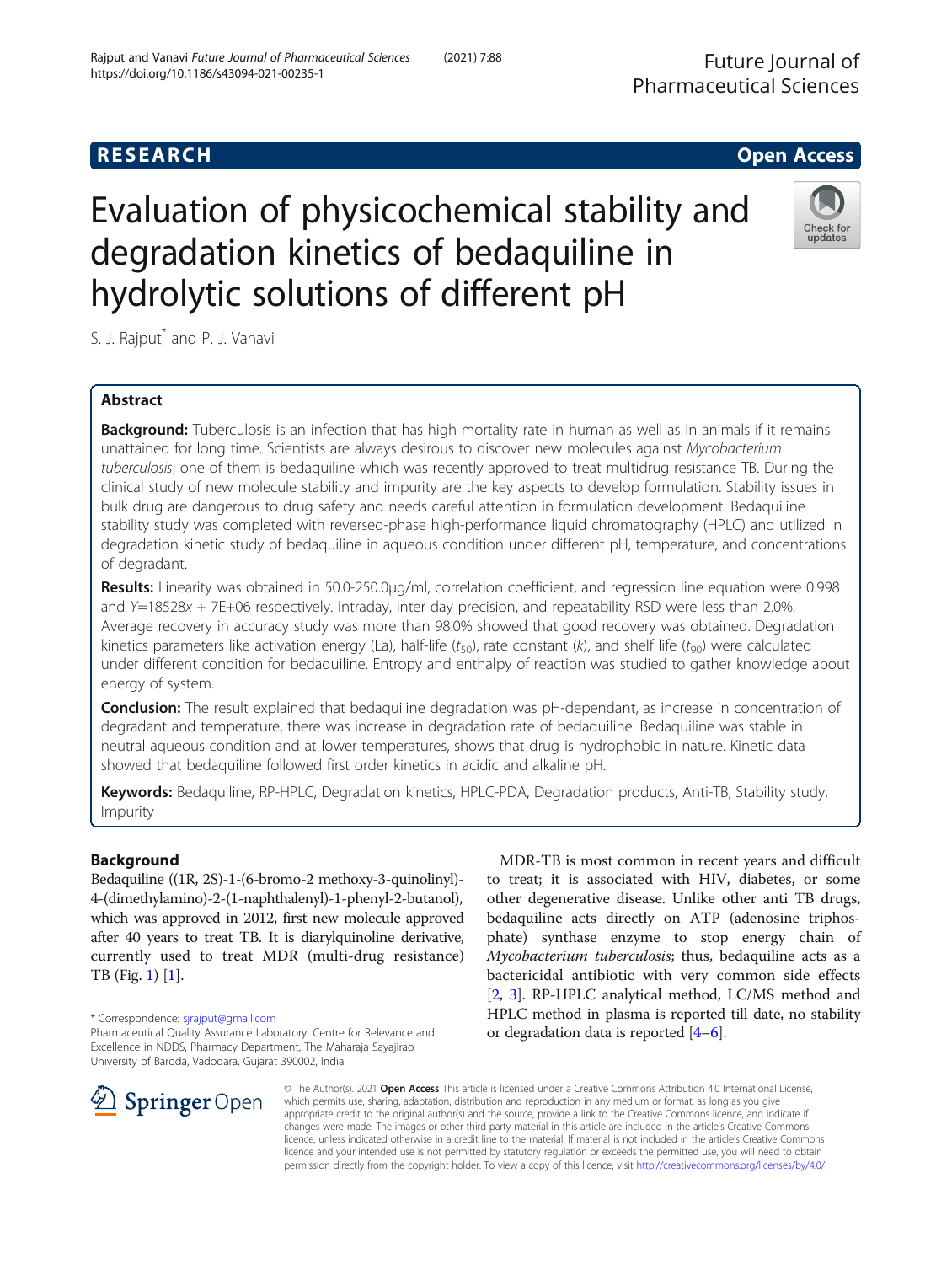The bedaquiline study of changes occurs in aqueous condition under different pH, and temperature can be advantageous, these studies would assist in formulation development, shelf life, and storage-related studies and toxicity studies. The degradation product formed can play role in altering therapeutic effect, can itself have toxic effect/s or have profound effect on adverse effect/s.

In early stage bedaquiline stability studies, it was observed that bulk drug of bedaquiline appears as white and amorphous powder and stable under thermal condition (at 80 °C) and under UV light for more than 28 days without any physical change; addition of degradant, change in ionic strength of degradant, or change in pH other than neutral in above described conditions made chemical changes in bedaquiline reaction system. To establish safety of drug, stability of molecule, the ICH (International Conference on Harmonization) suggests that stability studies should be performed extensively [\[7\]](#page-6-0); moreover, degradation products will also be identified and characterized, so stability and degradation kinetic of bedaquiline was thought of interest.

The aim of the study was to carry out stability study and degradation kinetic of bedaquiline in aqueous medium using different pH and temperature to identify degradation products formed. This study would be informative in case of bedaquiline stability and can help in formulation development and to find out appropriate storage condition for bedaquiline.

# Method

# Materials and reagents

The bulk drug of bedaquiline was obtained from Dishman Pharmaceuticals (India). Hydrochloric acid (HCl), sodium hydroxide (NaOH) pellets, O-phosphoric acid (OPA), and sodium dihydrogen ortho phosphate  $(NaH<sub>2</sub>PO<sub>4</sub>)$  buffer were purchased from S.D fine Chem Limited, India. Methanol (MeOH) was purchased from Avantor performance materials India Ltd. India. Deionization process was used to prepare distilled water in laboratory. Since, bedaquiline formulation is not available in the Indian market, synthetic mixture (as per tab-let formulation Sirturo<sup>TM</sup>) [[8](#page-6-0)] was prepared in laboratory for analysis. All the chemicals and reagents used were analytical and HPLC grade and commercially available.

# Chromatographic conditions

The HPLC system (Waters 515) consisting of PDA detector, binary pump, 20 μL manual injector with pump module controller was used for chromatographic analysis on Thermo hypersil  $C_8$  (250×4.6mm, 5 µm) column. Nylon 0.22 μm Millipore filter and Hamilton syringe (25μL capacity) were used for filtering and injecting sample in HPLC system respectively. Shimadzu AUX 220 weigh balance was used for weighting purpose. Mobile phase consisting of 10 mm sodium dihydrogen ortho phosphate buffer adjusted to pH 2.5 with Ophosphoric acid (%A) and methanol (%B) in gradient mode (Table 1). Detection was carried out at 227 nm. System suitability data (tailing factor, resolution, theoretical plates, and capacity factor) were obtained using the software Empower3.

# Degradation kinetic study sample preparation Acidic pH degradation

Accurately weighed 10 mg bedaquiline was dissolved in 1 ml methanol in three separate volumetric flasks; remaining volume was made up with 0.1 N, 1 N HCl, and 2 N HCl separately. Solutions were kept at preset temperature of 25 °C, 50 °C, and 80 °C. In total, 0.2 ml aliquot was withdrawn at 30 min time interval and freeze immediately to douse the reaction. Sample was neutralized with respective concentration of NaOH (0.1 N, 1 N, and 2 N) before injecting into chromatographic system.

# Alkaline pH degradation

Accurately weighed 10 mg bedaquiline API was dissolved in 1 ml methanol in three separate volumetric

Table 1 Gradient scheme for bedaquiline stability indicating method

| .           |    |    |  |
|-------------|----|----|--|
| <b>Time</b> | %A | %B |  |
| 0           | 45 | 55 |  |
| 40          | 20 | 80 |  |
| 50          | 45 | 55 |  |
|             |    |    |  |

<span id="page-1-0"></span>Br  $CH<sub>3</sub>$ OH  $CH<sub>3</sub>$  $H_3C$ Chemical Formula:  $C_{32}H_{31}BrN_2O_2$ Molecular Weight: 555.52 Fig. 1 Chemical structure of bedaquiline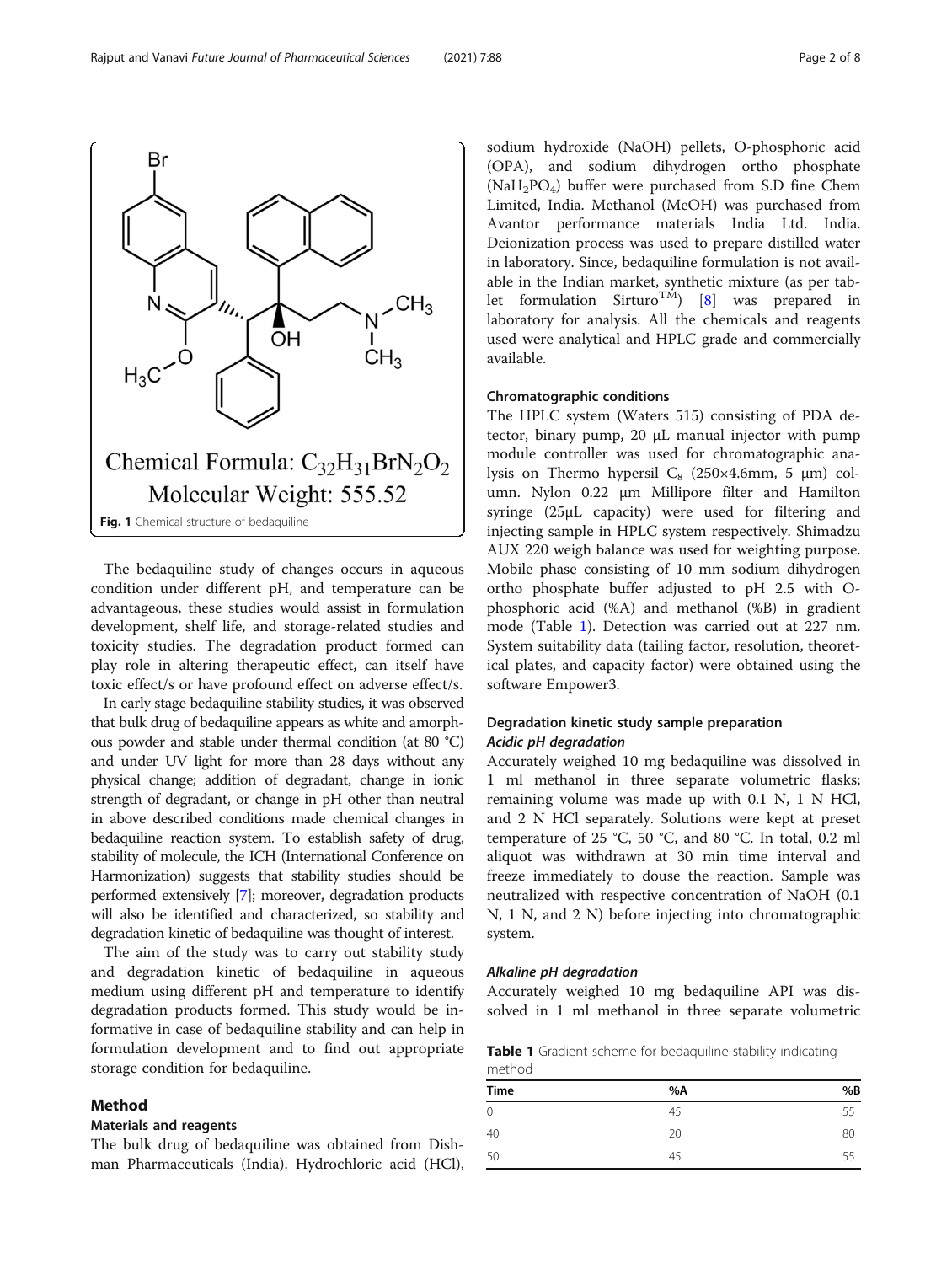flasks, remaining volume was made up with 0.1 N, 1 N, and 2 N NaOH separately. Solutions were kept at preset temperature of 25 °C, 50 °C, and 80 °C. In total, 0.2 ml aliquot was withdrawn at 30 min time interval and freeze immediately to douse the reaction. Sample was neutralized with respective concentration of HCl (0.1 N, 1 N, and 2 N) before injecting into chromatographic system.

# Neutral pH degradation

Bedaquiline was found stable in neutral pH media and did not degraded sufficiently to identify degradation products.

The concentration of all samples was 200.0 μg/ml. Time interval for samples withdrawn was 0, 30, 60, 90, 120, 150, and 180 min to understand effect of pH and concentration of acid/alkali. Samples were filtered through 0.22 μm membrane before injecting in chromatographic system. The blank samples were prepared by without adding API.

# Validation sample preparation

For linearity study, 50.0-250.0 μg/ml sample was prepared from stock solution of 1000 μg/ml (accurately weighed 50 mg sample dissolved in 50 ml methanol), aliquot of 0.5, 1.0, 1.5, 2.0, and 2.5 ml was withdrawn in volumetric flasks to get 50.0, 100.0, 150.0, 200.0, and 250.0 μg/ml respectively.

For precision study, intraday and inter day samples were prepared from same stock solution for 50.0, 100.0, and 150.0 μg/ml. Repeatability study was carried out for 100.0 μg/ml. Accuracy study was completed by adding 100.0 μg/ml in synthetic mixture sample containing 80, 100, and 120% of sample separately.

The withdrawn aliquots were transferred in separate 10 ml volumetric flask and diluted with methanol to get desired concentration. All samples were filtered through 0.22 μm syringe filter before injecting in chromatographic condition.

# Result

# HPLC condition optimization

Several trials were taken to get paramount system suitability and separation between DPs and bedaquiline peak in chromatographic system, 10 mm sodium dihydrogen orthophosphate (pH 2.5 using OPA) in water and methanol was good to get ideal system suitability for peaks. To achieve appropriate resolution between bedaquiline and DP peak gradient run was chosen (Table [1](#page-1-0)).

# Method validation

A linear calibration curve was obtained for the series 50.0-250.0 μg/ml and characteristic calibration curve equation was  $y = 5.8 \times 10^5 x - 5 \times 10^5 (r = 0.998)$ . In the

equation,  $\gamma$  denotes peak area of bedaquiline and  $x$  is concentration of bedaquiline. Table 2 showed precision and trueness, analysis of table showed that bedaquiline was precise and recovered in prescribed criteria in above described chromatographic condition.

# Stability study in different pH

Stability of bedaquiline in different pH was studied and method was developed to separate degradation product peaks and bedaquiline peak. The characteristic chromatogram of bedaquiline and its degraded sample is shown in Fig. [2](#page-3-0).

# Kinetic parameters and calculation

To calculate order of reaction, a chart of %C,  $log (C_0/C_t)$ and  $1/ln$  C were plotted versus time for hydrolytic (acidic and alkaline) degradation conditions. Correlation coefficients obtained for each graph, among them strongest correlation coefficients were identified and degradation mechanism illustrated by that order of reaction. Bedaquiline showed strong correlation coefficients in the plot of  $log (C_0/C_t)$  versus time was a sign that it followed first order of reaction. The equations for calculation of kinetic parameters are as follows:

Rate constant  $(k)$  was calculated from first order chart based on Eq. 1

$$
\log\left(\frac{Ct}{C_o}\right) = -kt\tag{1}
$$

Here, C is concentration,  $C_0$  is initial concentration, and  $C_t$  is concentration at time t. The correlation coefficient for first degradation plots were more than 0.9.

Half-life  $(t_{1/2})$  for bedaquiline degradation kinetic was studied by Eq. 2

$$
t1/2 = \ln 2/k \tag{2}
$$

Arrhenius plot was created by taking log of rate constant (k) versus inverse of temperature in Kelvin to calculate activation energy  $(E_a)$  by Eq. 3 [[9\]](#page-7-0)

$$
slope = -\frac{Ea}{R} \tag{3}
$$

Table 2 Trueness, repeatability, and precision result in method validation

| Parameter     | Concentration (µg/ml) | Recovery (%)     | <b>RSD (%)</b> |
|---------------|-----------------------|------------------|----------------|
| Accuracy      | 150.0                 | 100.63+0.679     | 1.0            |
|               | 200.0                 | $102.72 + 0.882$ |                |
|               | 250.0                 | $101.26 + 0.907$ |                |
| Precision     | 100.0                 |                  | 0.704          |
| Repeatability | 100.0                 |                  | 0.750          |
|               |                       |                  |                |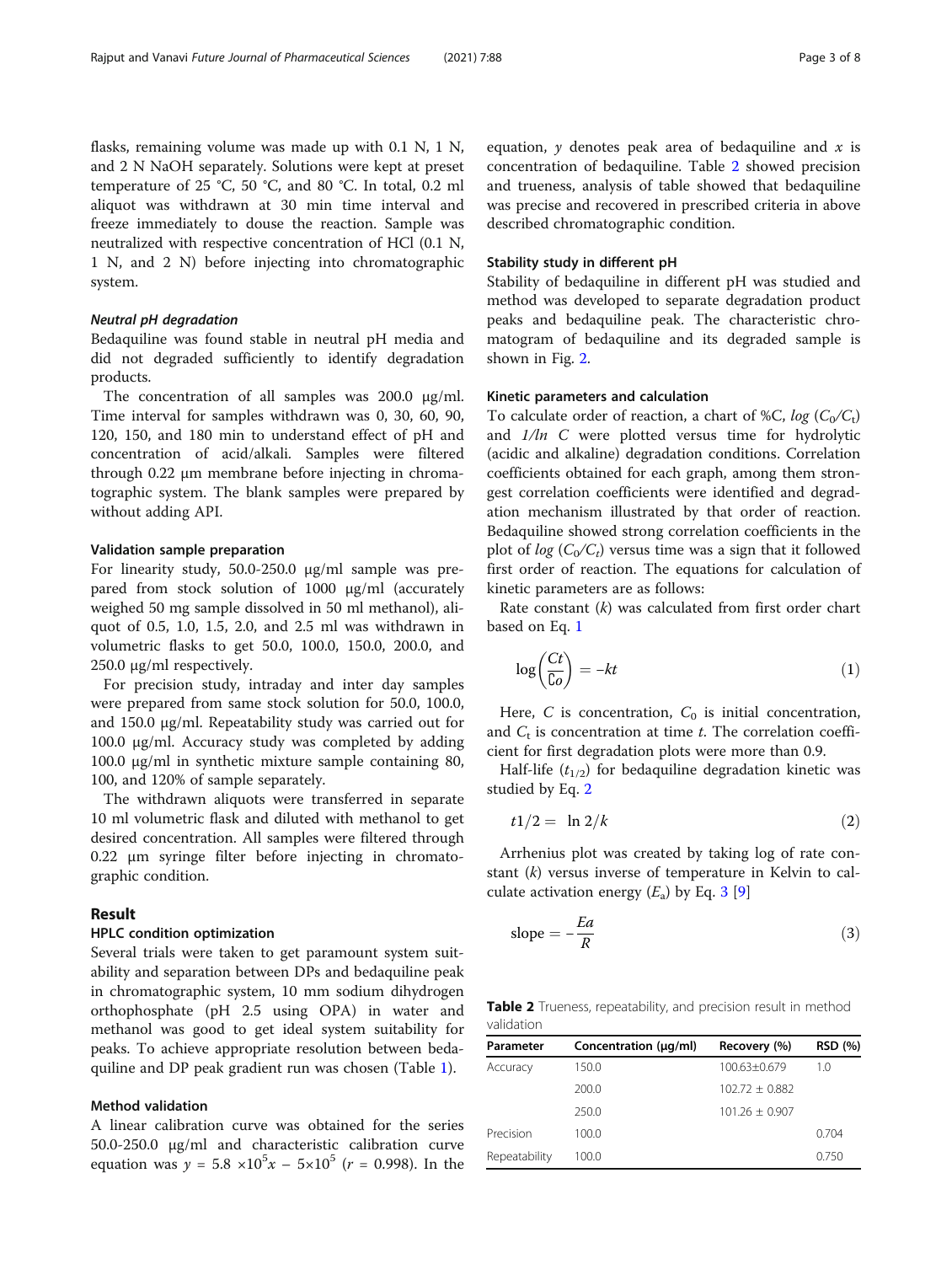<span id="page-3-0"></span>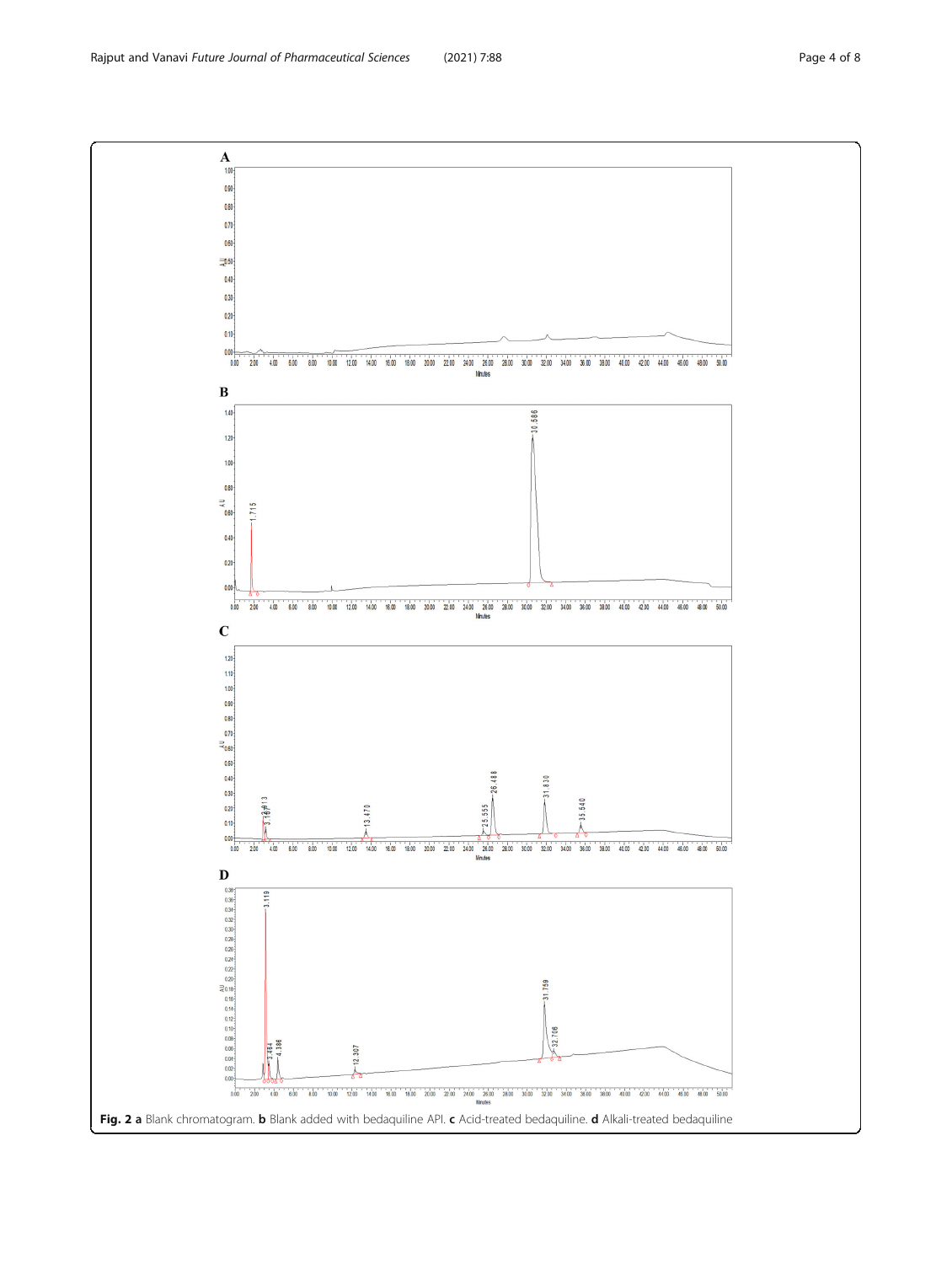<span id="page-4-0"></span>Here, R denotes universal gas constant (value is 8.314  $\times 10^{-3}$  kJ/mol\*K).

# Degradation kinetics analysis

# Persuade of pH on the steadiness of bedaquiline

Bedaquiline forced degradation study was carried out in acidic ( $\leq$ 2) and alkaline ( $\geq$  8) pH, Table 3 is the study of rate constant and half-life in different pH and temperature (25 °C to 80 °C). The stability of bedaquiline at 80 °C in different pH is shown in Fig. 3.

Rate constant increased with increase in temperature and concentration of acid/alkaline pH, it can be seen in Table 3, and this leads to draw a conclusion that degradation of bedaquiline was driven by pH and temperature together.

# The persuade of temperature on the steadiness of bedaquiline

As discussed, above temperature alone do not have any role in degradation of bedaquiline, so addition of pH along with temperature can provoke degradation of bedaquiline. Another related equation of enthalpy of activation ( $\Delta H^{\updownarrow}$ ) and entropy of activation ( $\Delta S^{\updownarrow}$ ) are shown in Eqs. 4 and 5 respectively  $[9-11]$  $[9-11]$  $[9-11]$  $[9-11]$ ; every reaction system has particular energy for carrying out change in system, this change of energy is enthalpy of activation.

**Table 3** Half-life  $(t_{1/2})$  and rate constant (k) at different pH and temperature

| <b>Parameters</b>         | Temperature (°C) |         |         |  |
|---------------------------|------------------|---------|---------|--|
|                           | 25               | 50      | 80      |  |
| Acidic pH (HCl)           |                  |         |         |  |
| Rate constant (k)         |                  |         |         |  |
| 0.1 N                     | 0.00184          | 0.00230 | 0.00322 |  |
| 1 N                       | 0.00392          | 0.00576 | 0.00643 |  |
| 2N                        | 0.00507          | 0.00668 | 0.00748 |  |
| Half-life $(t_{1/2})$ min |                  |         |         |  |
| 0.1 N                     | 376.14           | 300.91  | 214.94  |  |
| 1 N                       | 177.01           | 120.36  | 107.85  |  |
| 2N                        | 136.78           | 103.76  | 92.59   |  |
| Alkaline pH (NaOH)        |                  |         |         |  |
| Rate constant (k)         |                  |         |         |  |
| 0.1 N                     | 0.00138          | 0.00184 | 0.00230 |  |
| 1 N                       | 0.00184          | 0.00230 | 0.00276 |  |
| 2N                        | 0.00368          | 0.00484 | 0.00553 |  |
| Half-life (t1/2) min      |                  |         |         |  |
| 0.1 N                     | 501.52           | 376.14  | 300.91  |  |
| 1 N                       | 376.14           | 300.91  | 250.76  |  |
| 2 N                       | 188.07           | 143.29  | 125.38  |  |



$$
\Delta H \updownarrow = \text{Ea-RT} \tag{4}
$$

Where Ea is activation energy in  $KJ/mol$ , R is universal gas constant  $(8.314 \text{ J/K/mol})$ , and T is absolute temperature (K).

The reaction system brings out rearrangement of molecules and leads disarrangements in system, this disarrangement of system at start and end of reaction can be measured by entropy, it can be seen from Table 4.

$$
(\Delta S \updownarrow) = \frac{\Delta H \updownarrow}{T} - R \ln \frac{T}{k} - R \ln \frac{k}{h}
$$
\n<sup>(5)</sup>

Where *R* is the universal gas constant (8.314 K/J/mol), *T* is absolute temperature (K), *k* is Boltzmann constant T is absolute temperature (K), k is Boltzmann constant<br>(1.3807  $\times$ 10<sup>-23</sup> L s) and h is Plank's constant (6.626)  $(1.3807 \times 10^{-23} \text{ J s})$  and *h* is Plank's constant (6.626 × 10<sup>-34</sup> J s)  $\times 10^{-34}$  J s).

Arrhenius plot of Log k versus 1/T at various pH values and calculated kinetic parameters are listed in Table 4.

Table 4 shows linear equations of Arrhenius plot ( $r > 0.90$ ) for the range of temperature 25-80 °C. Slope of the equations Arrhenius equation (Ea/R) were large. Bedaquiline molecule was stable at high pH (acid/alkaline) and this statement is reliable in concern of effect of pH on stability of bedaquiline.

Table 4 Arrhenius plot and activation parameters of bedaquiline in different pH solutions

| Acid   | <b>Activation</b>         | r    | Ea (kJ/mol) | ΔH <sup>Į</sup> | ΔS <sup>Į</sup> |
|--------|---------------------------|------|-------------|-----------------|-----------------|
| 0.1N   | $ln k = -500.4x - 1.181$  | 0.98 | 4.16        | 6.43            | $-54.93$        |
| 1.0N   | $ln k = -457.3x - 1.007$  | 0.90 | 3.80        | 6.07            | $-53.62$        |
| 2.0N   | $ln k = -400.1x - 1.196$  | 0.94 | 3.33        | 5.60            | $-51.89$        |
| Alkali | <b>Activation</b>         | r    | Ea (kJ/mol) | ΔHĪ             | ΛS <sup>I</sup> |
| 0.1N   | $\ln k = -424.5x - 1.430$ | 0.99 | 3.52        | 2.274           | $-39.71$        |
| 1.0N   | $\ln k = -337.0x - 1.601$ | 0.99 | 2.80        | 2.273           | $-39.71$        |
| 2.0N   | $\ln k = -336.8x - 1.293$ | 0.96 | 2.80        | 2.273           | $-39.71$        |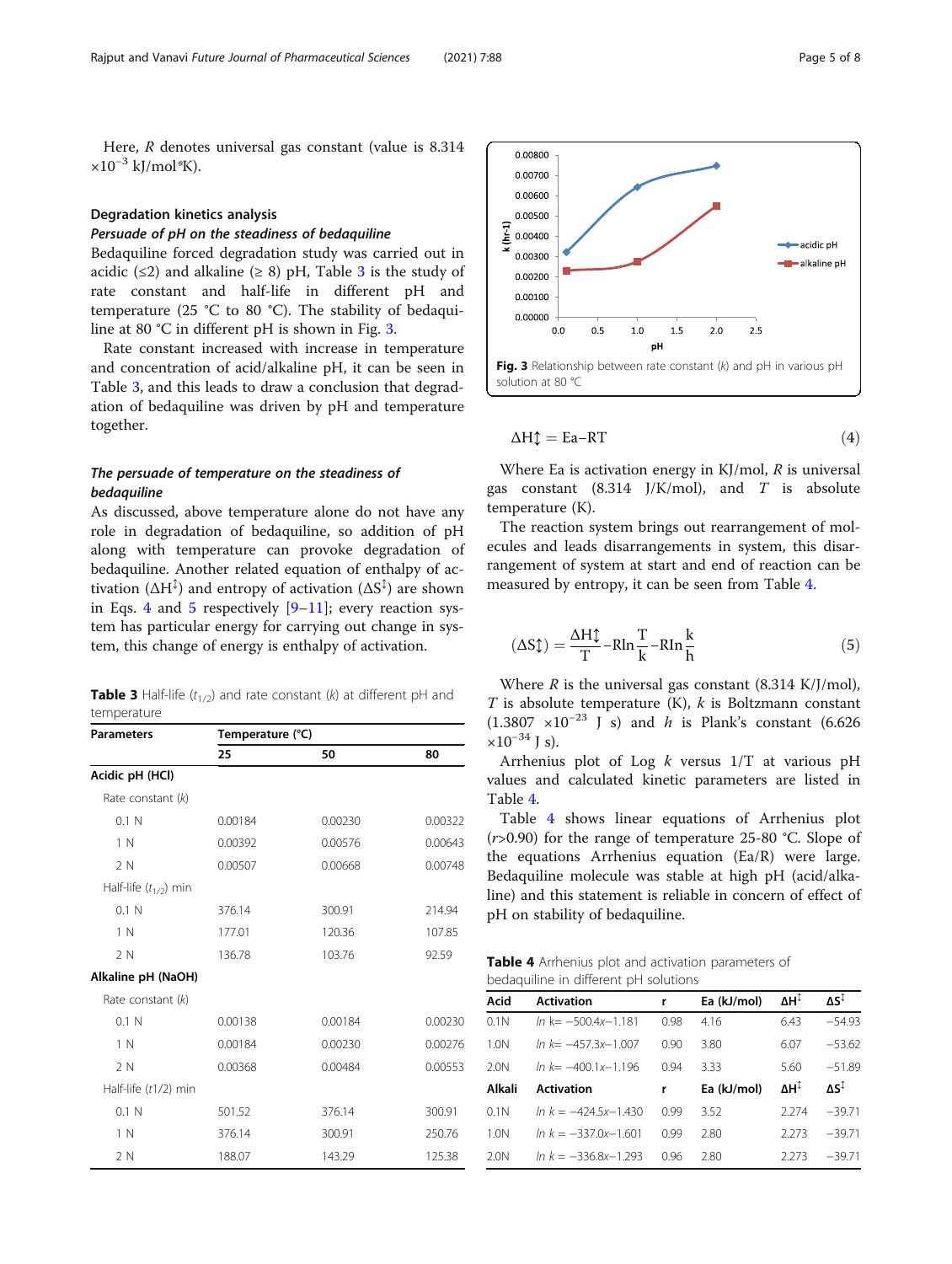Furthermore, at lower pH for instance in 0.1 N, 1.0 N, and 2.0 N at 80 °C,  $t_{90}$  was 32.57, 16.34, and 14.03 min and at higher pH for instance in 0.1 N, 1.0 N, and 2.0 N at 80 °C,  $t_{90}$  was 45.59, 37.99, and 19.00 min.

# Persuade of concentration on steadiness of bedaquiline

The influence of concentration of acid/alkali on rate constant is shown at 80 °C in Fig. [3](#page-4-0). Bedaquiline degradation rate increased with increase in temperature and acid/alkaline concentration. These illustrate that bedaquiline degradation reaction is acid/alkali catalyzed and after1.0 N of alkali; increase in concentration of alkali adds no change in degradation parameters. Moreover, temperature also plays synergistic role in degradation of bedaquiline, degradation rate constant increased with increase in temperature, obtained degradation rate constant for 80 °C was more than 25 °C.

# Persuade of oxidation on steadiness of bedaquiline

Bedaquiline stability was studied in three  $H_2O_2$  concentrations (1%, 6%, and 12%) to explain effect of oxidative agent on bedaquiline stability. The linear plot of ln  $C_t/C_0$  versus time in different % of  $H_2O_2$  is shown in Fig. 4, the degradation rate constant were 0.0008, 0.0014, and 0.0028 in 1%, 6%, and 12%  $H_2O_2$ , respectively. This result indicates that bedaquiline was extremely unstable under  $H_2O_2$  condition. As seen in Fig. 4, bedaquiline reaction is slow and steady in 1% and 6%  $H_2O_2$  but reaction rate noticeably increased in 12%  $H_2O_2$ . Precaution should be taken in storage of bedaquiline; it should be stored away from oxidative environment.

# Persuade of irradiation on steadiness of bedaquiline

Bedaquiline powder was stored under indirect sun light at room temperature for 28 days; sample was withdrawn at alternate day interval to check if any irradiation reactions proceeded. Bedaquiline did not decomposed, no change in physical appearance, and in chromatogram observed. This result demonstrates that bedaquiline is highly stable under indirect UV irradiation; for precautionary step, it should be stored away from direct sun light exposure for long time.

# **Discussion**

Bedaquiline has very poor solubility in water showed that it is semi polar in nature; although it was soluble in acetonitrile and very soluble in methanol directed use of methanol in mobile phase rather than acetonitrile and water alone. Due to solubility of bedaquiline in water and acetonitrile, they were not a good choice of solvent; moreover, pH near to neutral was also subtracted from choice. Acidic pH buffer (pH 2.5 ±0.5) was tried in different ionic strength such as sodium dihydrogen phosphate buffer showed good system suitability for DPs and API peaks. Ionic strength (up to 50 mm) did not show adequate effect on peak symmetry and other chromatographic parameters, so possible minimum ionic strength for buffer was chosen.

Method was validated as per ICH Q2 (R1) guidelines with concern of linearity, repeatability, precision, selectivity, and exactness. An excellent peak shape was obtained by above mentioned chromatographic condition without hindrance of any DPs [[12](#page-7-0), [13](#page-7-0)].

Bedaquiline degradation reaction was acid/alkali catalyzed in presence of temperature (80 °C) but maximum stability in presence of pH was obtained at lower temperature and lower ionic strength of degradants. Analysis of result showed that bedaquiline degradation was pH dependent. Acid stability of bedaquiline in comparison to alkaline pH showed that bedaquiline is more stable in alkaline pH. Freeze/thaw and long-term stability of bedaquiline samples were established by LC-MS/ MS method and bedaquiline was reported stable for long term and freeze/thaw stability in plasma [[14](#page-7-0)].

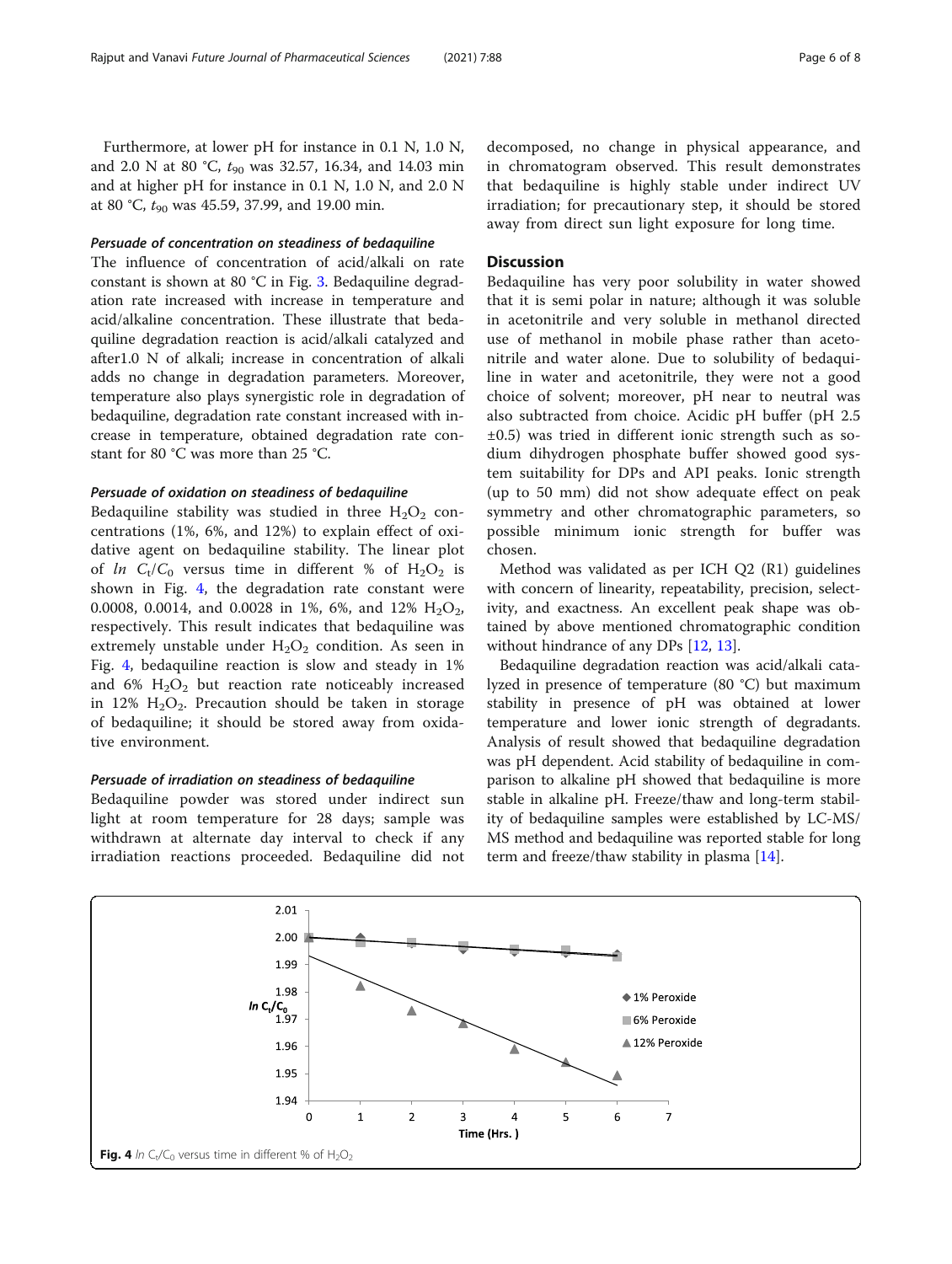<span id="page-6-0"></span>Few studies reported methods to improve absorption of bedaquiline and pharmacokinetics of bedaquiline in rat plasma, the results showed that bedaquiline is safe without interaction or degradation in plasma [[15,](#page-7-0) [16](#page-7-0)]; therefore, it was thought of interest to study the effect of pH and temperature on degradation of bedaquiline in hydrolytic solutions by degradation kinetics study. Degradation kinetic study of bedaquiline showed that the pH and ionic strength of acid/alkali had profound effect on rate constant. Shelf life and half-life of bedaquiline degradation decreased with increase in acid concentration and temperature. Table [4](#page-4-0) showed enthalpy and entropy values indicate that at highest acid concentration of study had lowest enthalpy; this clearly means that acid and temperature catalyze the reaction and limits enthalpy value. All degradation reactions were endothermic as positive enthalpy values were obtained. Highest entropy value was obtained in highest acid concentration of study indicates that increase in ionic strength led the reaction to occur spontaneously; here, temperature played as catalyst. While in alkaline pH medium, entropy values remained constant indicate that bedaquiline is stable in alkaline medium. Entropy and enthalpy value do not affect by reaction path and reaction mechanism. Bedaquiline degradation followed first order of reaction in acidic and alkaline medium. Kinetic parameters were calculated and can be used to understand the reaction mechanism, practically this data would help in how to make reaction faster and synthesize degradation product. From the kinetic study of bedaquiline in each pH and in oxidized medium, storage condition of bedaquiline can be stored well in dry, away from sun light and oxidizing agent.

# Conclusion

RP-HPLC method was inducted and validated in present study; this method was utilized for stability study and degradation kinetic study of bedaquiline under different pH solution of acid and alkali. As discussed in above section, degradation of bedaquiline is influenced by pH, temperature, and concentration of degradant; however, bedaquiline was stable in neutral pH media, lower alkaline pH, irradiation, and lower temperature. Bedaquiline was highly unstable under higher temperature with acid, alkaline, and oxidative media. Bedaquiline followed first order kinetics in degradation reaction. Avoiding the pH, temperature, concentration, oxidation, and long-term irradiation exposure should be the suggested storage condition for bedaquiline

The conditions for stress degradation of bedaquiline were as per ICH recommended guidelines to analyze degradation products. A total of four degradation

products were obtained and will be identified in further study. The established stability—indicating method can be typical example for developing stability indicating method. The knowledge gained from this study will be helping hand in understanding the stability of bedaquiline and further study of bedaquiline in clinical studies.

### Acknowledgements

The authors are very thankful to Shree G. H Patel Centre for Pharmacy, The M. S University of Baroda for providing all the facility to carry out research work. Dishman pharmaceuticals for providing gift sample of bedaquiline.

### Authors' contributions

Principle investigator SJ Rajput conceived and designed the analysis. Coauthor PJ Vanavi performed the analysis, collected data, contributed data or analysis tool, and draft the paper. The authors listed above certify that they have participated sufficiently in the work described in paper. All authors have read and approved the manuscript.

# Funding

None available

#### Availability of data and materials

All data and materials are available upon request.

## **Declarations**

Ethics approval and consent to participate Not applicable

#### Consent for publication

Not applicable

# Competing interests

The authors declare that they have no conflict of interest.

# Received: 15 October 2020 Accepted: 24 March 2021 Published online: 14 April 2021

#### References

- 1. WHO (2014) Companion handbook to the WHO guidelines for the programmatic management of drug-resistant tuberculosis, Available Via. <https://www.ncbi.nlm.nih.gov/books/NBK247434/> Accessed 13 Dec 2019.
- 2. Chahine EB, Karaoui LR, Mansour H (2014) Bedaquiline: a novel diarylquinoline for multidrug-resistant tuberculosis. Ann. Pharmacother 48(1):107–115. <https://doi.org/10.1177/1060028013504087>
- 3. Rombouts JA, Veenboer RMP, Villellas C (2016) Synthesis, characterization and biological activity of fluorescently labeled bedaquiline analogues. RSC Adv 6(110):708–716
- 4. Alffenar JWC. And Bolhuis M.(2015).Determination of bedaquiline in human serum using liquid chromatography- tandem mass spectroscopy, Antimicrob Agent Chemother,59(9):5675-5680.
- 5. Momin M, Rangnekar B, Das S (2018) Development and validation of a RP-HPLC method for simultaneous quantification of bedaquiline (TMC207), moxifloxacin and pyrazinamide in a pharmaceutical powder formulation for inhalation. J Liquid Chromatogr Relat Technol 41(8):415–421
- 6. Pardhi V, Pant G, Flora SJS (2020) RP-HPLC method development and validation for bedaquiline fumarate to evaluate its forced degradation behavior and stability in official dissolution media. Futur J Pharm Sci 6(1):42. <https://doi.org/10.1186/s43094-020-00061-x>
- 7. International Conference on Harmonization (2003) Q1A(R2): Stability testing of new drug substances and products (second revision), EU: adopted by CPMP, March 2003, issued as CPMP/ICH/2736/99; MHLW: adopted June 3, 2003, PFSB/ELD notification No. 0603001; FDA: Published in the Federal Register 68(225):65717–18. <http://www.ich.org/LOB/media/MEDIA419.pdf>
- 8. Sirturo (2012) Package inserts, U. S Food and Drug administration, Available Via. [https://www.accessdata.fda.gov/drugsatfda\\_docs/label/2012/204384](https://www.accessdata.fda.gov/drugsatfda_docs/label/2012/204384s000lbl.pdf) [s000lbl.pdf](https://www.accessdata.fda.gov/drugsatfda_docs/label/2012/204384s000lbl.pdf) Accessed 25 Feb 2019.